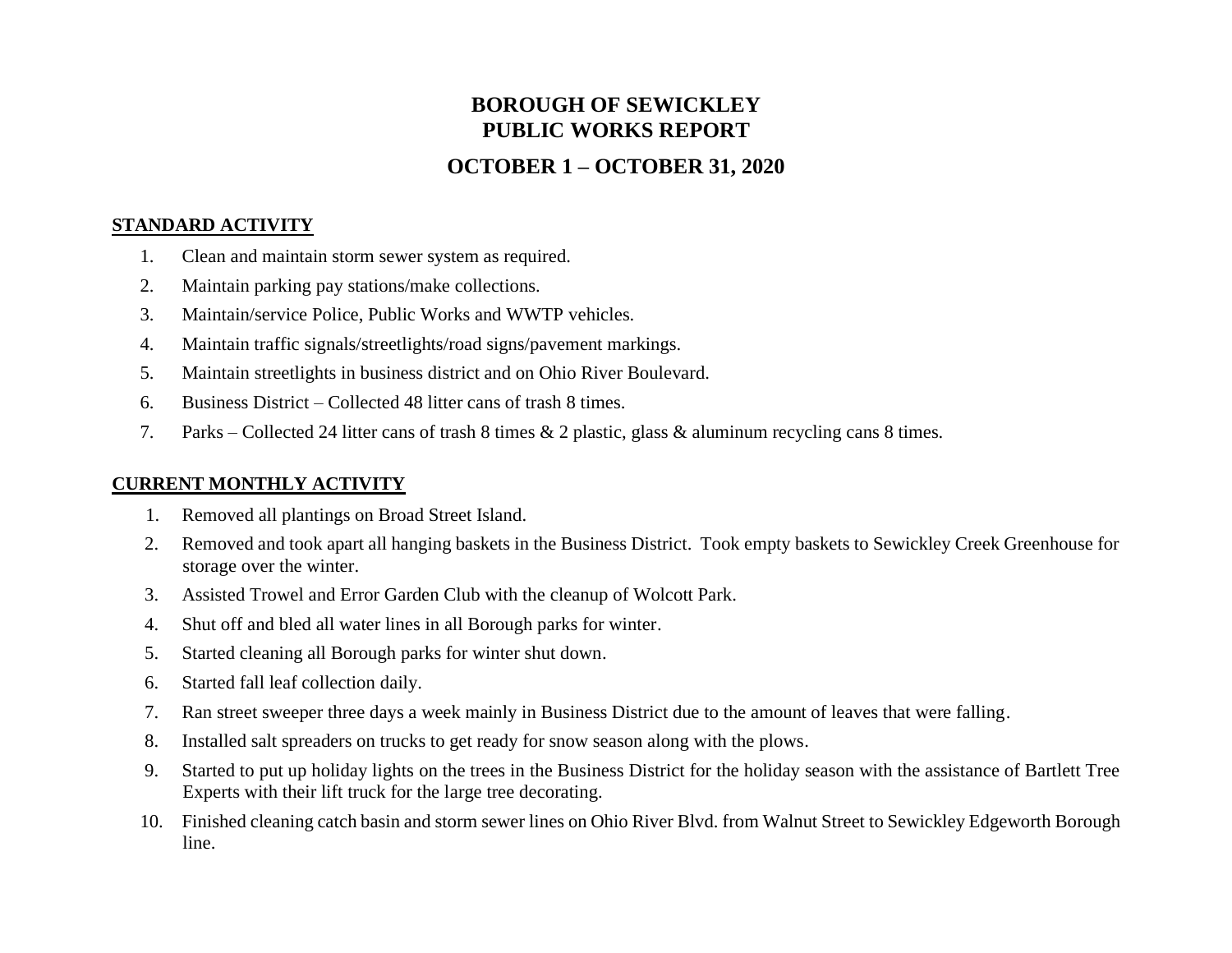### **CURRENT MONTHLY ACTIVITY** *(CONTINUED)*

11. Put up No Dumping signs along wall on Backbone Road due to large amounts of leaves being dumped by contractors in street causing a traffic hazard.